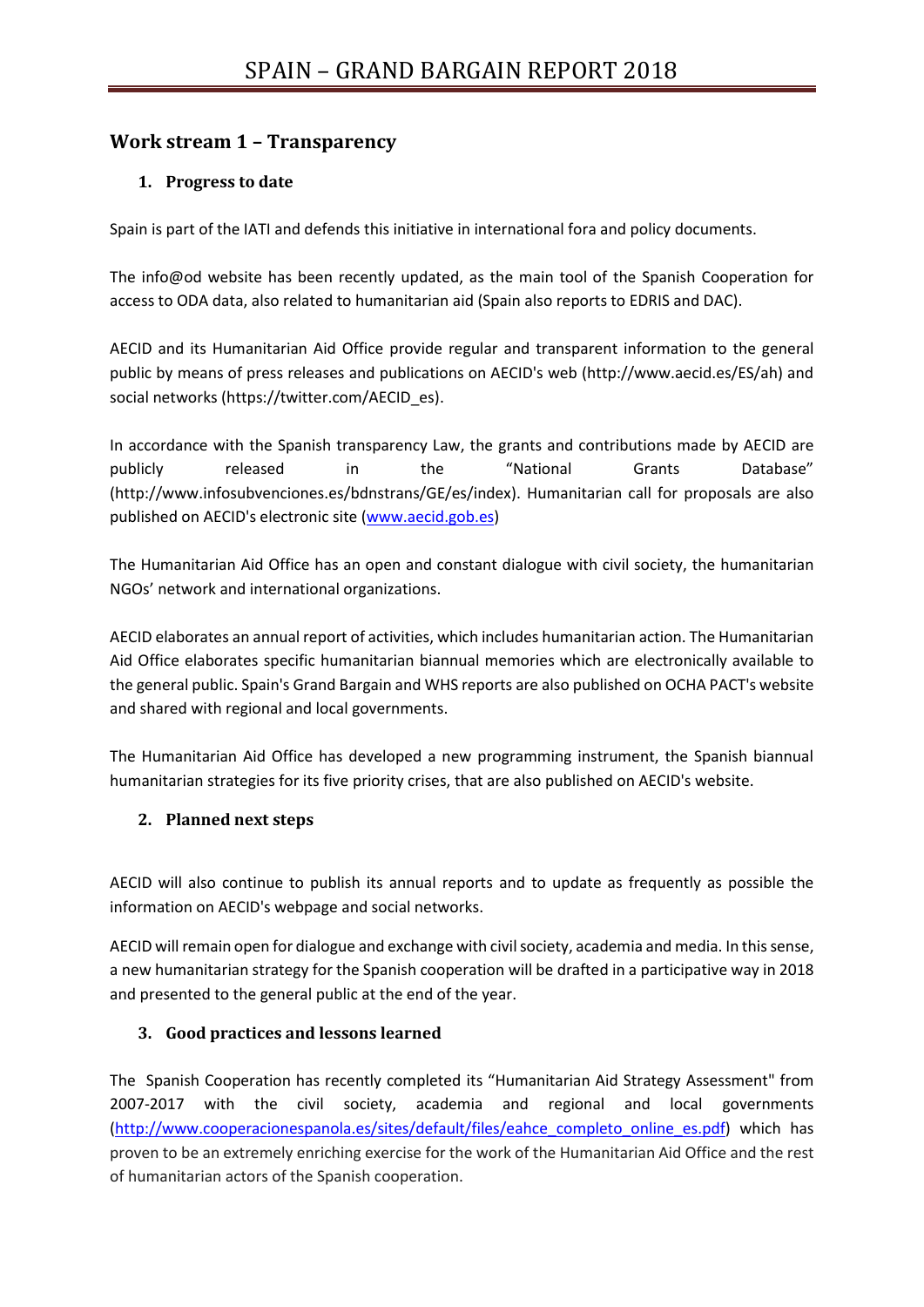## **Work stream 2 – Localization**

## **1. Progress to date**

Following a restrictive interpretation of what is considered as local actors, we have considered only direct financing to local organizations (with no intermediaries) and funding to local actors through OCHA's pooled funds. Thus, in 2017 AECID allocated at least 4.134.675 € to local actors (10.3 % of its total humanitarian funding, up from 4.5% in 2016).

However, the actual amount of funding to local actors cannot be accurately estimated since there are other indirect ways of funding local actors by means of AECID's grants to international or Spanish NGOs or organizations. Complications in terms of reporting on the part of the local actors -who have difficulties in understanding the Spanish legislation and praxis- limit the possibilities of increasing direct localization on a large scale.

### **2. Planned next steps**

AECID considers that the target of 25% funding to local actors in 2020 is very ambitious, but it is committed to increasing this percentage, if the context and legislation allow it. This issue will be discussed with humanitarian partners in the drafting of the new Spanish Cooperation Humanitarian Strategy.

Its priority is to support local actors, mainly governments from Latin America, on Disaster Risk Reduction.

In our formulation documents of the 2018 proposals, we will collect data on the level of execution through local actors to systematize the information and make a diagnosis for future exercises.

In 2017, the humanitarian agreement that AECID has with Spanish regional governments was revised and, among other things, the possibility of financing local actors has been included for the first time.

### **3. Good practices and lessons learned**

In 2017 AECID initiated a project with the Directorate General for Water and Sanitation of Haiti to strengthen its response capacities in WASH. Water purification facilities were delivered and a training and maintenance plan was developed with the Haitian and Spanish Red Crosses.

AECID's INTERCOONECTA project promotes training programs with local authorities focusing on WASH and health issues and several workshops were recently held with Central and South American authorities in these fields. In October 2018, an INTERCOONECTA exercise will include a simulation in a field hospital with experts from Latin America that will come to Spain to exchange knowledge with Spanish counterparts.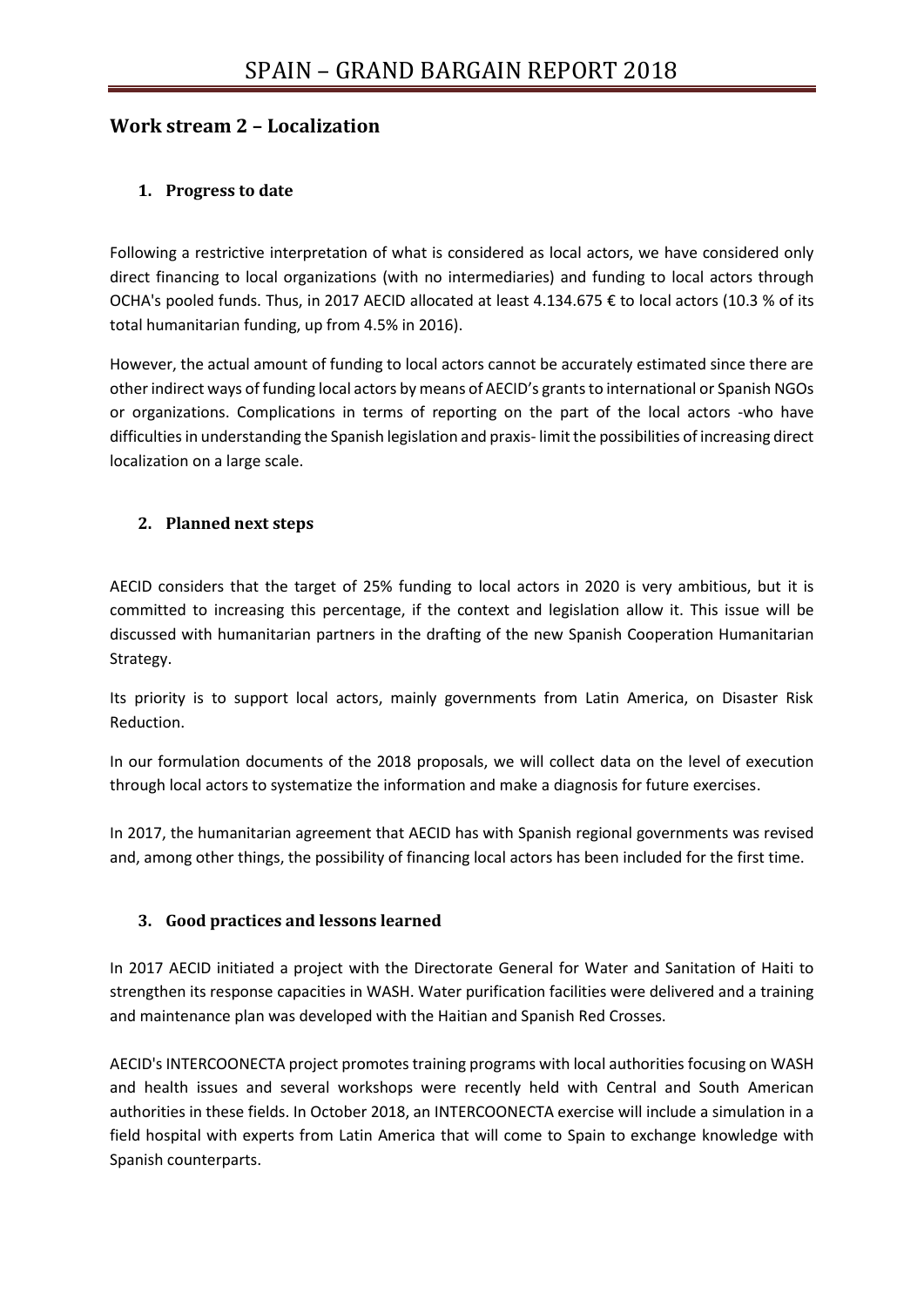## **Work stream 3 – Cash**

### **1. Progress to date**

AECID has designated in 2017 a cash focal point to coordinate cash data, provide inputs to cash discussions and disseminate learning documents for the team in order to build in-house capacity for cash-based programming.

AECID has trained its staff last year on cash based assistance. Specifically, CaLP gave a cash transfer session to the humanitarian team both at headquarters and field in order to improve knowledge related to cash transfer project cycle, clarify duties of cash transfer teams, understand pre-conditions needed to use cash transfer and discuss the ECHO approach to multipurpose cash assistance.

Spain has actively participated in discussions on Cash based transfers (CBTs) at the World Food Program reiterating the call for WFP to improve cash and voucher data provision (cost efficiency and effectiveness of different modalities; expenditures for cash and voucher transfers, etc.).

The Spanish cooperation also took part in the review of ECHO guidelines on Cash Based programs.

In 2017, a minimum of 9.25 % of AECID's humanitarian funding was allocated to Cash Based Transfers projects mainly through its United Nations partners (UNHCR, WFP and UNRWA) and humanitarian NGOs in the Caribbean, Colombia, Ethiopia, Honduras, Iraq, Jordan, Lebanon, Mexico, Mali, Mauritania, Nigeria, Palestine, Sahrawi Refugee Camps and Syria. However, the real figures are likely to be higher, as we have also contributed to partners such as ICRC that do cash assistance but do not provide specific reporting details on the matter for each donor. As far as we know, through our contributions to ICRC, we have reached 1.38 million people in 2017 through cash transfer programming.

### **2. Planned next steps**

Spain supports the multipurpose cash transfer approach led by ECHO and encourages this modality of CBTs if circumstances allow.

AECID is open to increase its percentage and this issue will be analysed with humanitarian partners in the drafting of the new Humanitarian Strategy for the Spanish Cooperation. It also encourages the different UN agencies, especially WFP and UNHCR, to work together on common platforms of CBTs distribution.

Over the next two years, the Humanitarian Office is planning to keep training its staff in order to strengthen its capacity in this modality. By the end of 2018, internal guidelines for cash programming will be updated.

AECID would also like to maintain its percentage of CBTs funding in some humanitarian contexts such as the Sahrawi refugee camps and the Syrian Crisis.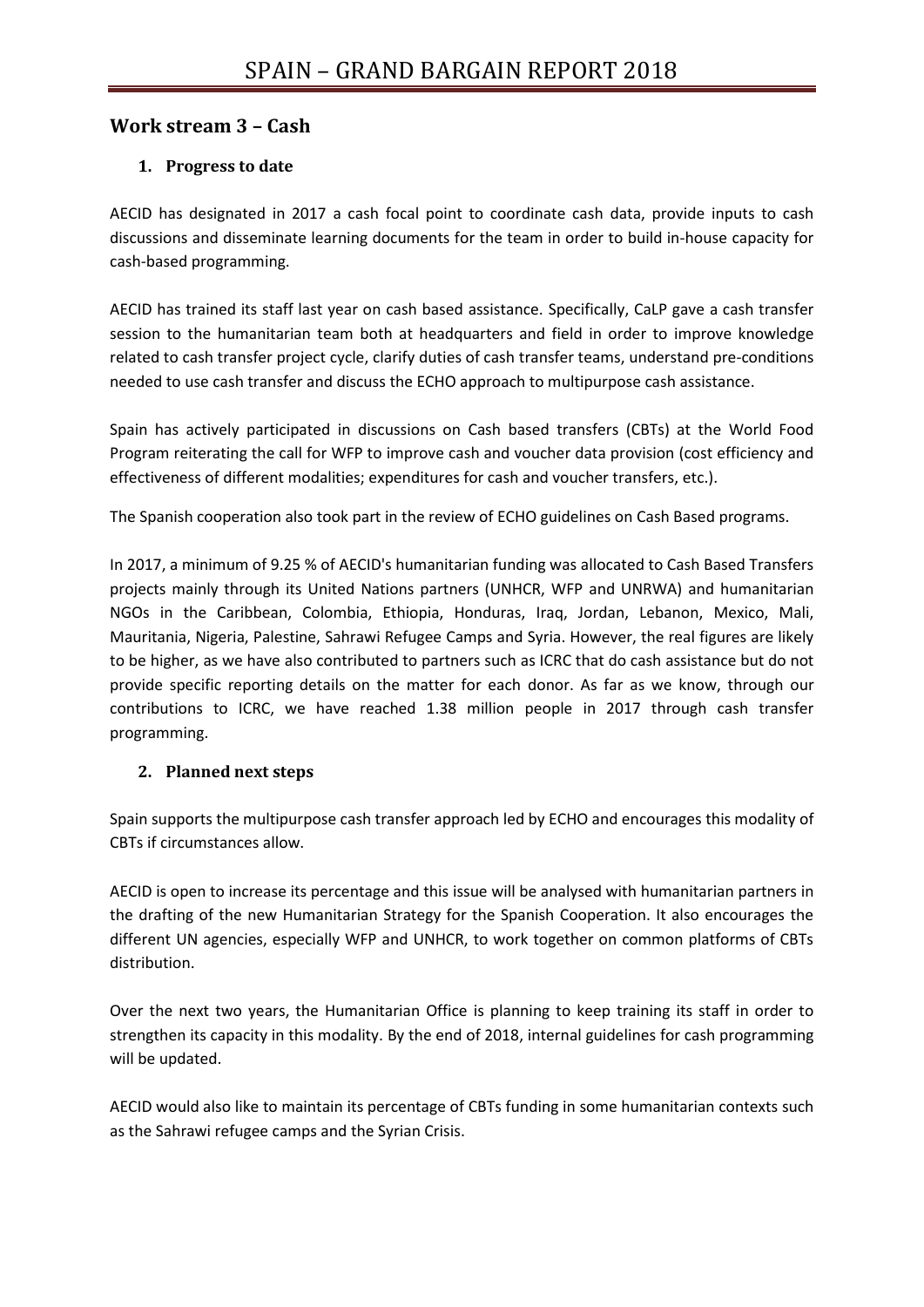### **3. Good practices and lessons learned**

AECID has funded an innovative project on cash based transfers (CBTs) of the Algerian Red Crescent with 285.000 € that promotes for the first time the use of vouchers to improve nutritional status of people with special needs (disabled children) in the Sahrawi refugee camps.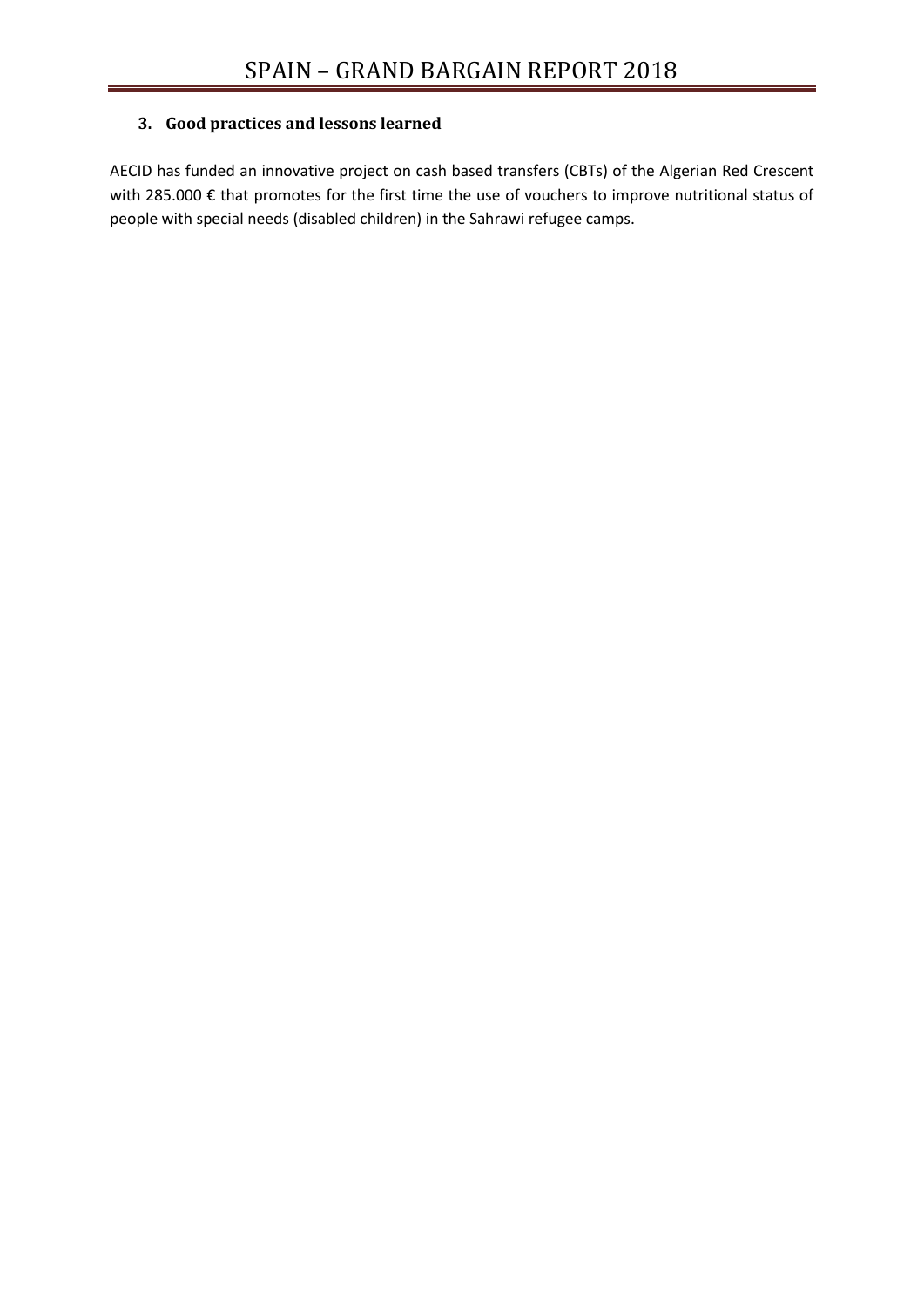## **Work stream 4 – Management costs**

### **1. Progress to date**

AECID is working internally so that all departments (humanitarian and development) set the same indirect costs in dealing with international organizations. We have also encouraged during the last years the different international organizations to reduce management costs. Moreover, Spain is reviewing some of its partnership agreements with international organizations willing to simplify and harmonise some of the procedures and management costs, as is the case with the WFP and IFRC.

Progress is also being made in reviewing the single grant model for the entire agency.

Last year Spanish Cooperation assessed its humanitarian strategy, which has been its main reference framework for the last ten years. After this assessment, it will draft a new humanitarian strategy in 2018 for the years to come where management costs aspects will be duly taken into consideration.

The Spanish Cooperation has also prioritised CBT as they are cost-efficient.

AECID also has different emergency deposits or capabilities in Panamá, Madrid and Las Palmas de Gran Canarias as a way of also saving transport costs when facing emergencies.

Finally, the co-financing of interventions under the agreement AECID has with regional governments directly affects the reduction of management costs (in 2017 three interventions were co-financed under this scheme).

### **2. Planned next steps**

AECID wants to promote innovation in humanitarian affairs in order to increase efficiency. In this regard it also encourages public-private collaboration, taking into consideration that the private sector has an added value in these issues.

### **3. Good practices and lessons learned**

The Shire Alliance experience in Ethiopia (to deliver energy solutions to refugee camps) is a good example of close collaboration between different agents, from private and public sectors to civil society and international organizations. The results of this experience show a high level of efficiency and cost-saving.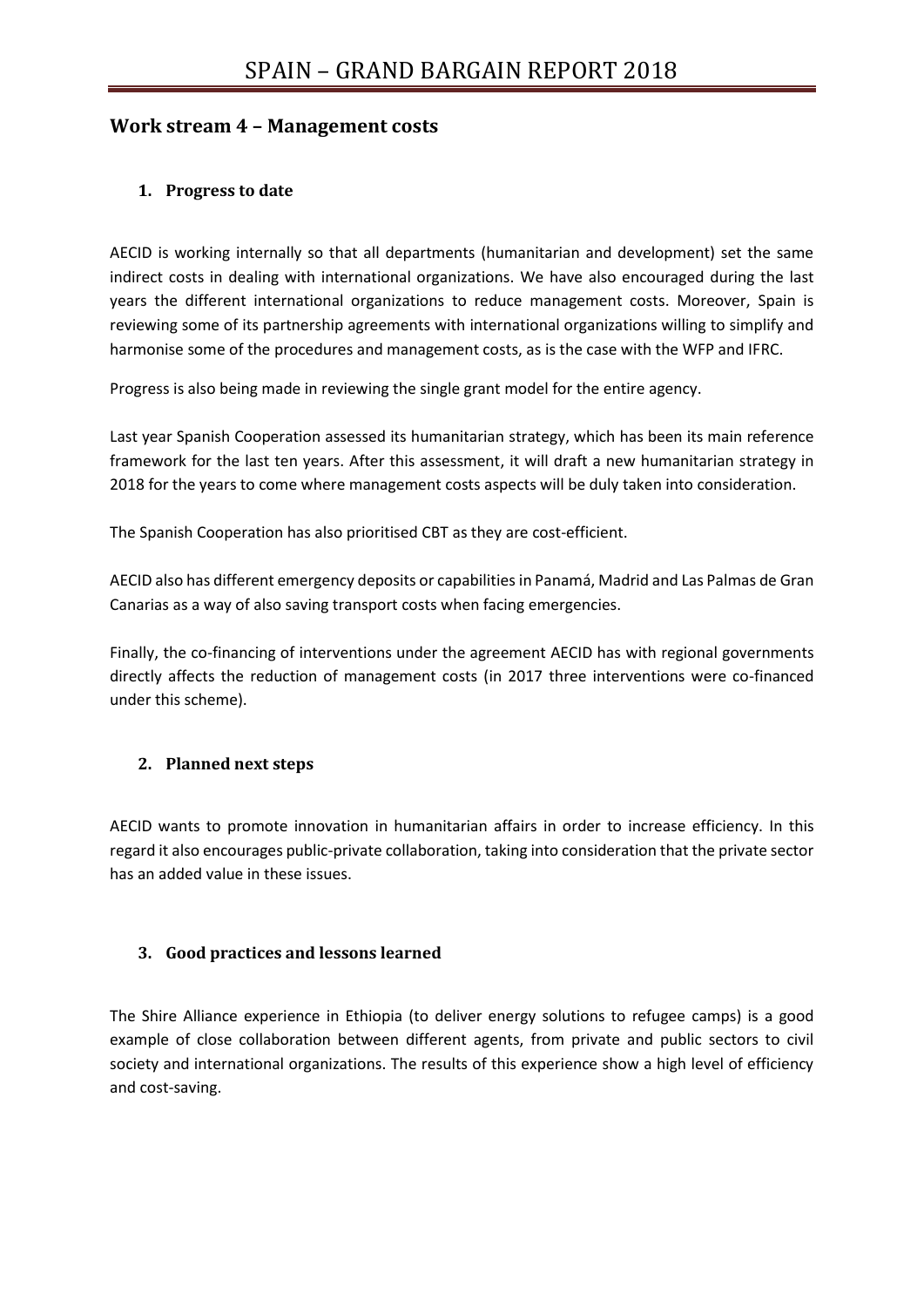## **Work stream 5 – Needs Assessment**

### **1. Progress to date**

The Humanitarian Office usually integrates its field staff in its priority contexts in the joint needs assessments led by the HCT and its humanitarian interventions are based on the needs identified by the UN humanitarian coordinator.

Thus, AECID's humanitarian context-specific strategies are coherent with the HNO, HRP and HRR led by OCHA or in the absence of OCHA, with needs assessments led by ICRC (for example, in Venezuela) or UNHCR (Sahrawi refugee camps).

In case of rapid emergencies, the Spanish humanitarian aid monitors OCHA or UN agencies sit-reps when assessing its possible response or interventions. AECID also supports the United Nations Disaster Assessment and Coordination (UNDAC) team with financial and human resources and encourages the use of this international emergency response system and their need assessments. Several members of the Humanitarian Office have received the UNDAC training and could thus be deployed in emergencies.

#### **2. Planned next steps**

The leadership of OCHA and the United Nations in humanitarian crises and emergencies will continue to be supported by AECID. It is key that all big donors and partners also move in this direction.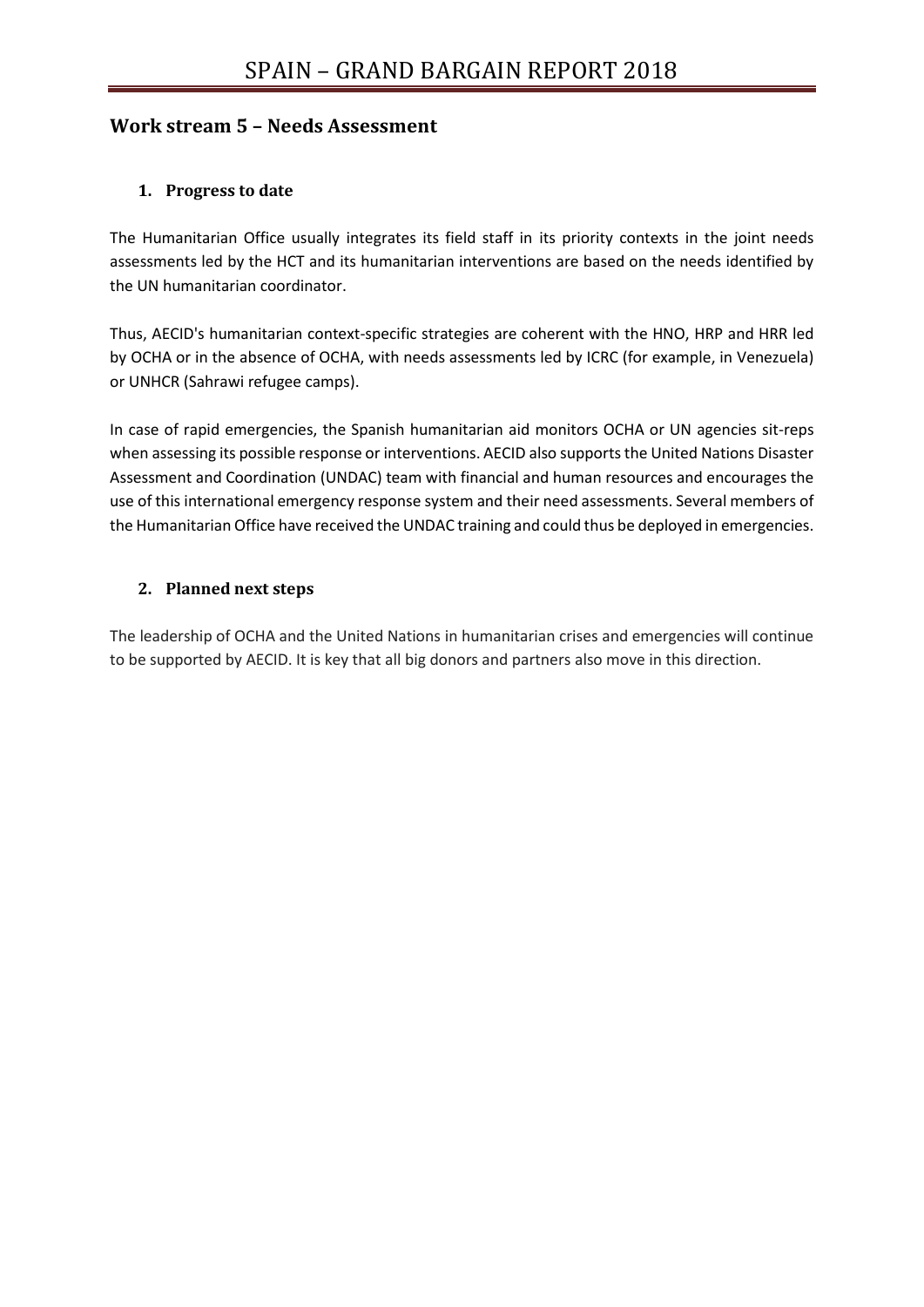# **Work stream 6 – Participation Revolution**

## **1. Progress to date**

Spain is fully aware of the importance of participation and believes that all intervention should take into account the voices of the people affected by a humanitarian crisis or emergency.

The Spanish Cooperation already integrates the beneficiaries' opinion in the single form of the identification process and in the different call for proposals it publishes. All AECID's humanitarian partners are obliged to have feedback mechanisms so that beneficiary's opinions can also be taken into consideration in the monitoring process and all Spanish NGOs have a code of conduct with specific obligations in relation to beneficiaries.

AECID has an internal ethical and behaviour code in order to avoid possible abuses and bad practices.

In 2017, Spain adhered to two important humanitarian initiatives: the "Call to Action" on sexual violence in emergencies and the "Humanitarian Disability Charter" related to disabled people, so that the specific needs of these two groups of beneficiaries are taken into consideration.

AECID also promotes unconditional cash transfers that support the freedom of choice of the beneficiaries, where appropriate.

Finally, Spain actively supports the implementation of the Core Humanitarian Standard (CHS), launched in 2014 and its humanitarian partners were required to become independently verified in line with CHS criteria.

### **2. Planned next steps**

AECID will continue to encourage its partners to include the beneficiaries' voice as much as possible.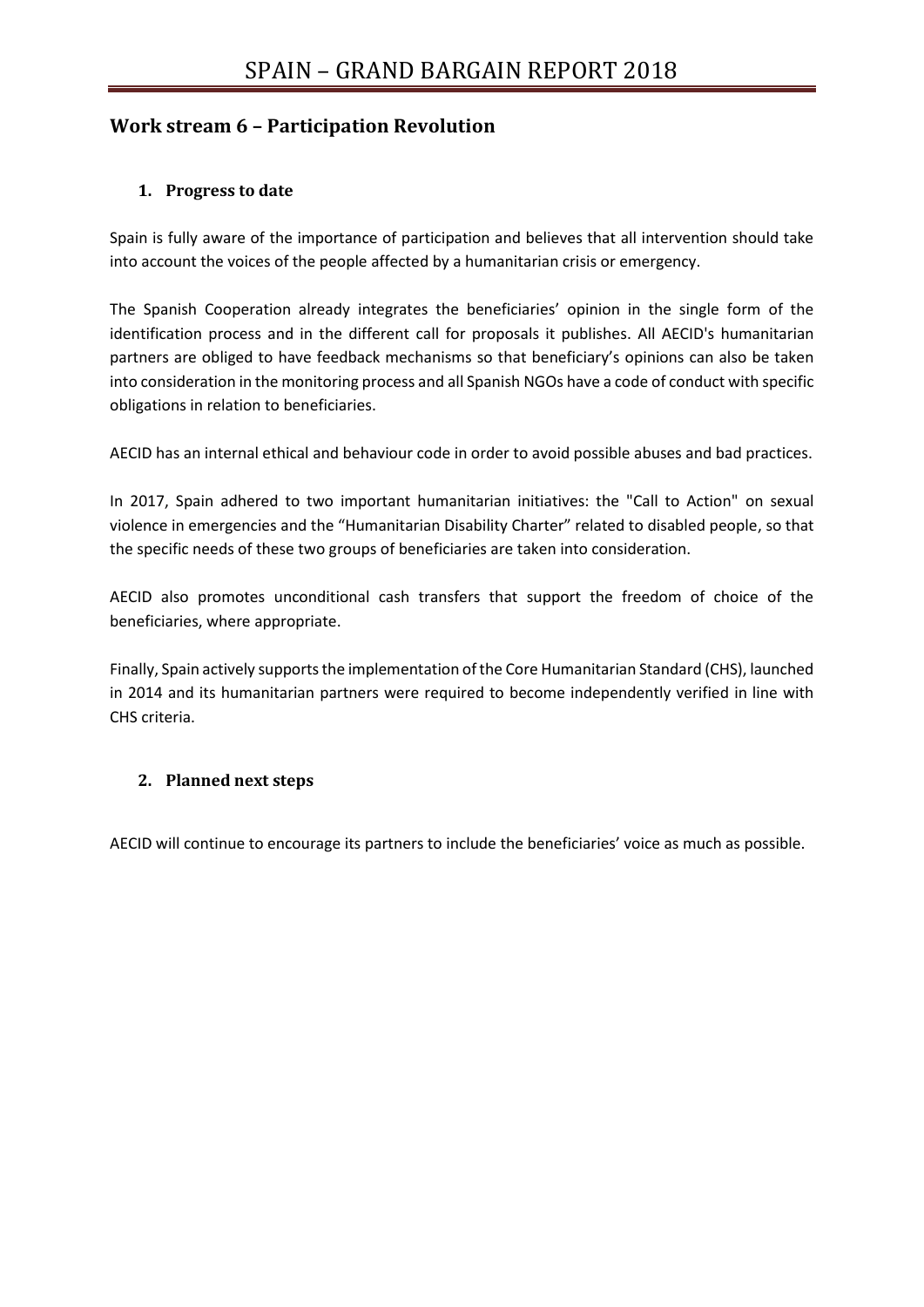# **Work stream 7 - Multi-year planning and funding**

## **1. Progress to date**

Many of AECID's humanitarian interventions last more than a year (usually 18 months).

However, due to the principle of "budgetary annuity", nowadays Spain allocates most of its humanitarian funding annually. Some exceptions include:

• NGO emergency or resilience agreements: AECID has emergency or resilience agreements with Spanish NGOs that last for 4 years.

• DREF and IFRC appeals: Spain also allocates multiyear funding through its agreement with the International Federation of Red Cross and Red Crescent Societies (IFRC) on the Disaster Relief Emergency Fund (DREF) and general appeals by the organization.

• UNHCR - AECID bilateral fund. This fund makes it possible to transfer the execution of funds from one year to another.

## **2. Planned next steps**

The Humanitarian Office is analysing the options and possibilities of humanitarian multi-year funding, specifically for chronic crises that have regularly received Spanish support and for international organizations, which have a framework agreement with Spain.

AECID plans to increase in 2018 its 4-year funding emergency agreements in line with the Grand Bargain commitment. In addition, it is foreseen that a new multiyear planning agreement for the Syrian Crisis will be approved for Spanish NGOs this year.

Humanitarian biannual strategies are implemented as well in the five priority contexts with biannual commitments.

## **3. Good practices and lessons learned**

The 4-year emergency agreements with NGOs have proved to be a fundamental tool for achieving a multi-year and flexible commitment with humanitarian organizations.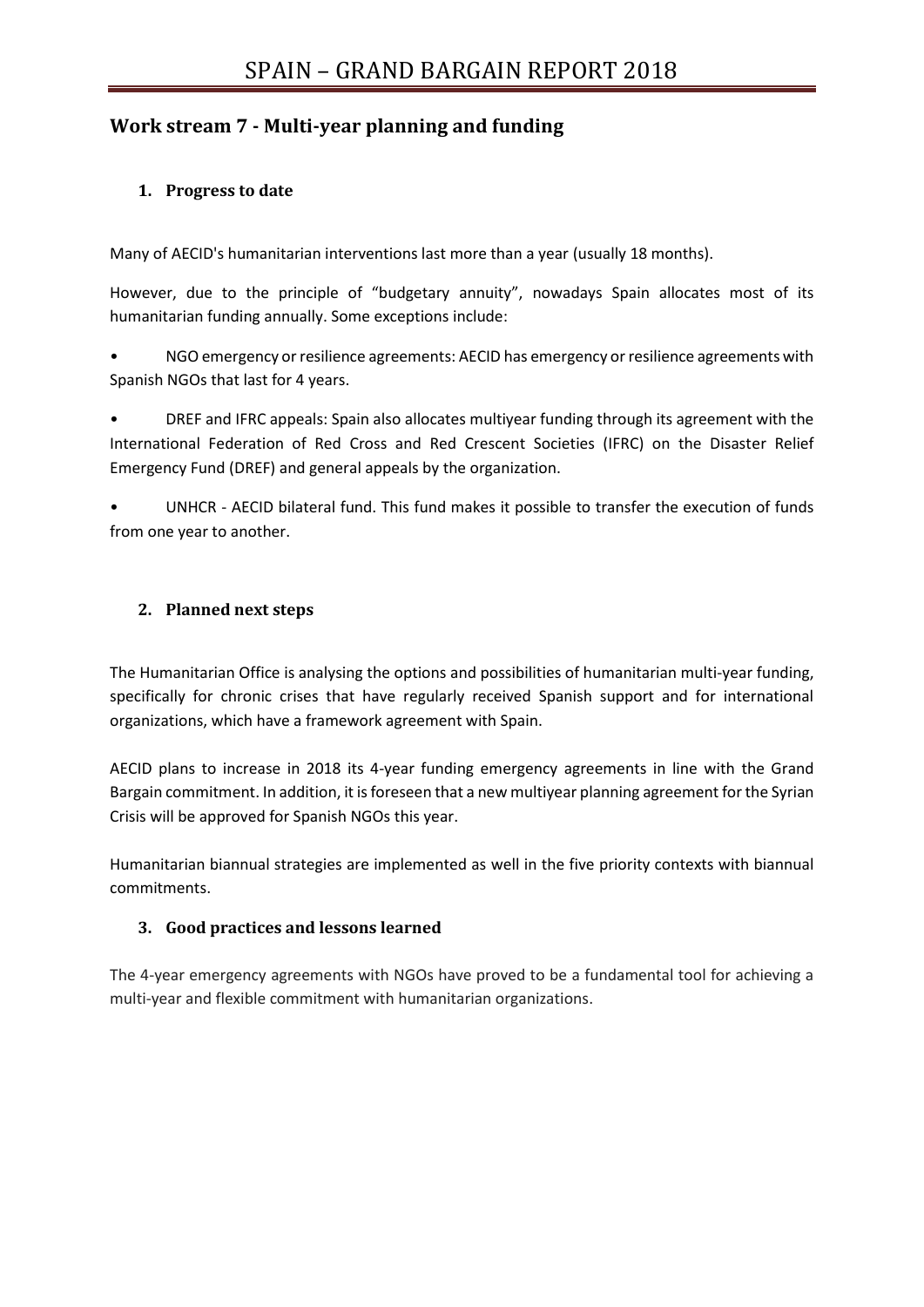# **Work stream 8 - Earmarking/flexibility**

### **1. Progress to date**

In 2017 Spain allocated 6,044,862 € to non-earmarked contributions (15.07 % of its humanitarian funds, up from 9% in 2016).

Spain allocates unearmarked humanitarian funds through the following instruments:

- NGO emergency agreements: AECID has emergency agreements with three Spanish NGOs: OXFAM, Spanish Red Cross and Action Against Hunger. The agreements last for 4 years and include a fixed amount for each NGO. NGOs have the total freedom to allocate the funds wherever and whenever they deem appropriate. They only have to submit a very simple proposal to AECID, which is approved in a very short time.
- OCHA: The Humanitarian Office regularly contributes to OCHA coordination and to the United Nations Central Emergency Response Fund (CERF) to provide immediate and flexible funding for life-saving humanitarian action anywhere in the world. Last year, Spain increased its contribution to OCHA CERF from 2 M€ in 2016 to 3 M€ in 2017.
- For the first time in years unearmarked funds were allocated to ICRC and UNHCR to support their operations with flexibility.

### **2. Planned next steps**

Spain would like to increase its non-earmarked contributions and its Humanitarian Office predicts that more possibilities may emerge when its budget increases, hopefully in the years to come.

Spain considers that the target of 30% un-earmarked funds by 2020 is very ambitious, but it is committed to increase this ratio, if the context and legislation allow it. This topic will be addressed in dialogue with humanitarian partners in the drafting of the new Humanitarian Strategy.

In terms of transparency, Spain would like to have more information on the decision process of the non-earmarked fund's allocation. For example, on the decisions taken at the CERF's advisory board, since Spain is not currently member of this board. The information and minutes of these meetings could be shared in order to understand the decision process and build confidence and trust.

Also, visibility and reporting are important constraints in terms of non-earmarked allocations. If partners could improve these two items, there would be more possibility of increasing non-earmarked contributions.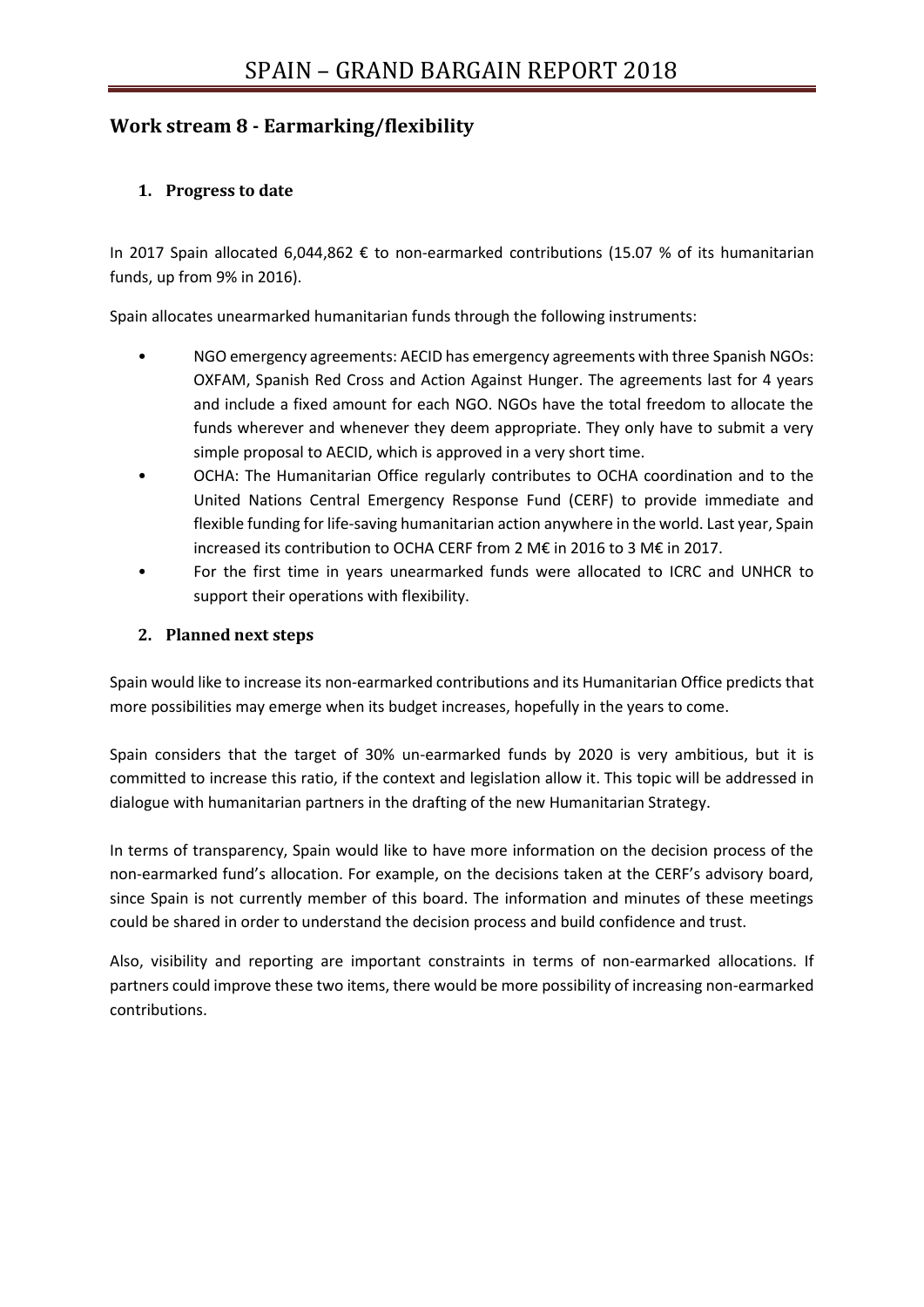## **Work stream 9 – Reporting requirements**

### **1. Progress to date**

In 2017, for the first time, our legal services recognized the primacy of the single audit principle when it comes to monitoring the interventions and reporting of projects. This means that the control or audit exercised by the international organizations themselves is sufficient and prevails over the one exercised by our administration, a fact that provides stability and legal security to humanitarian agencies.

Since then, a review has been made of the different audits carried out with international organizations with the objective of interpreting this principle in a favourable light for them and retroactively.

Our country has reiterated the importance of reporting in the different boards or executive committees where it sits (UNHCR, WFP, UNICEF, ODSG…). It has also incorporated this matter in its strategic frameworks that are under negotiation.

#### **2. Planned next steps**

AECID has been following the reporting format exercise led by the Global Public Policy Institute and Germany and it is currently configuring a simpler report model, adapted to this Grand Bargain commitment.

This issue will also be discussed with international organizations, regional governments and the humanitarian NGOs network.

As the main beneficiaries of our grants are international organizations and we have recently recognized the possibility of submitting their own technical and economic reports, our progress in this commitment also depends on the commitment of these organizations with this pilot exercise.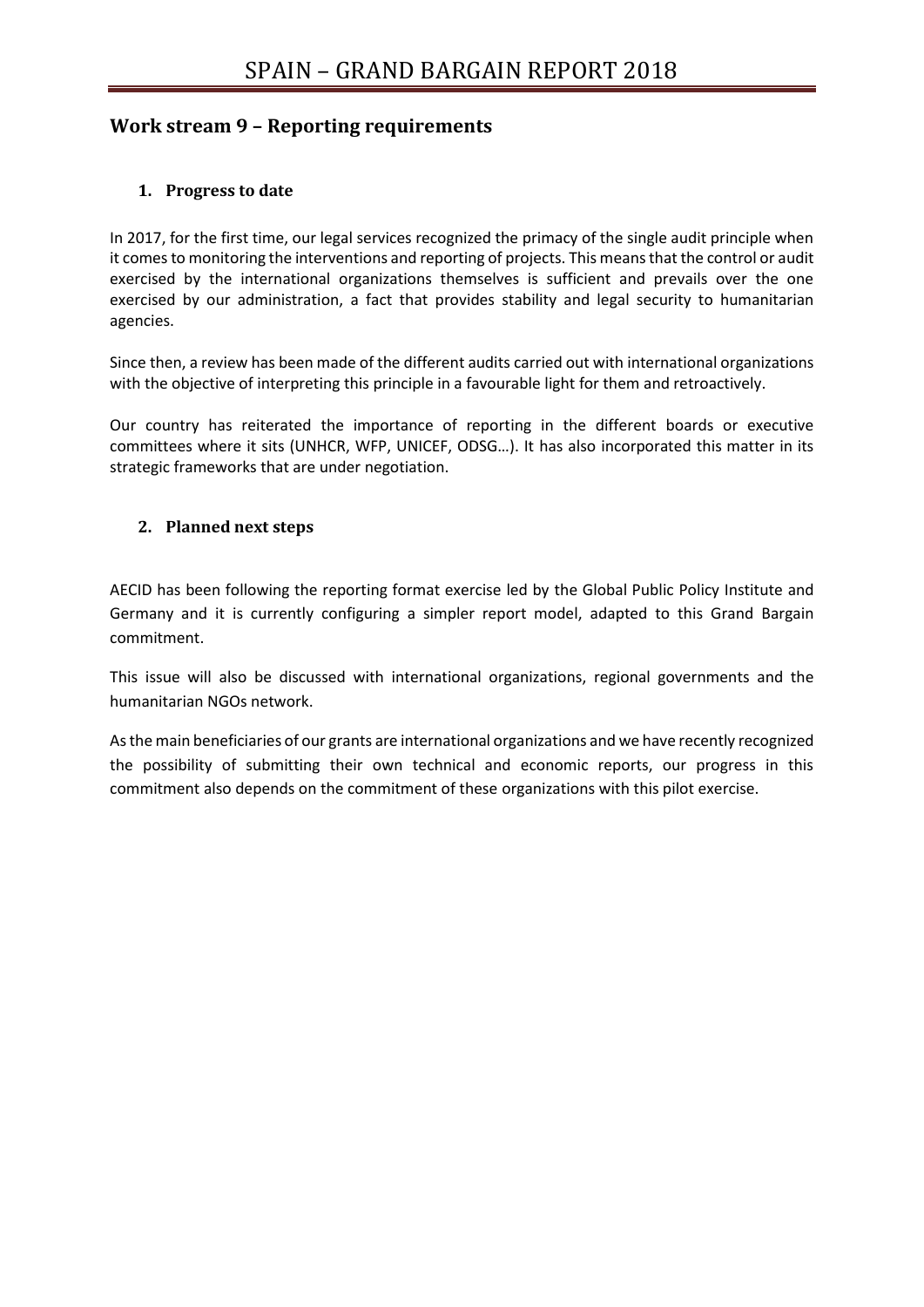# **Work stream 10 – Humanitarian – Development engagement**

## **1. Progress to date**

Since the Humanitarian Office is a directorate within AECID, it is well placed to promote progress on this objective. It is able to maintain its independence while at the same time humanitarian aid is integrated in the overall cooperation structure, making coordination easier both at headquarters and in the field.

One positive step has been the inclusion of humanitarian officers in the cooperation offices in the field. By doing so the interaction with development colleagues has been enhanced with remarkable effects.

At the same line, humanitarian country strategies have been shared and discussed with the development departments and their point of view has been integrated. Nevertheless, humanitarian issues were not included in the negotiations of the MAPs (Spain's country strategic frameworks) since they are negotiated with the host governments, a fact that may erode humanitarian principles.

The Master Plan for the Spanish Cooperation 2018-21 includes resilience as an overall and cross-cutting objective.

In 2017, AECID actively joined the discussions in Brussels on the EU Council Conclusions on Resilience and the EU Council Conclusions on the humanitarian-development nexus.

The "Humanitarian call for proposals for NGOs in 2017" emphasized the need to link humanitarian aid and development, as a way of improving action coherence and establishing synergies between different instruments and modalities.

### **2. Planned next steps**

AECID has recently appointed a nexus focal point to coordinate humanitarian-development engagement, determine the main nexus areas, and provide policy and operational guidance for this objective.

The evaluation of Spain's Humanitarian Aid Strategy (2007) published in early 2018 includes evidence about some efforts to create a humanitarian-development nexus, but it also indicates that Spain lacks an overall articulated approach on how to advance. An internal position paper by AECID on the issue is expected over the coming months.

AECID expects to increase its support on DRR in Latin America, in coordination with the development agenda.

The Humanitarian Office is also participating in the trust funds of the EU in the sector of resilience and in general increasing its collaboration with the EU.